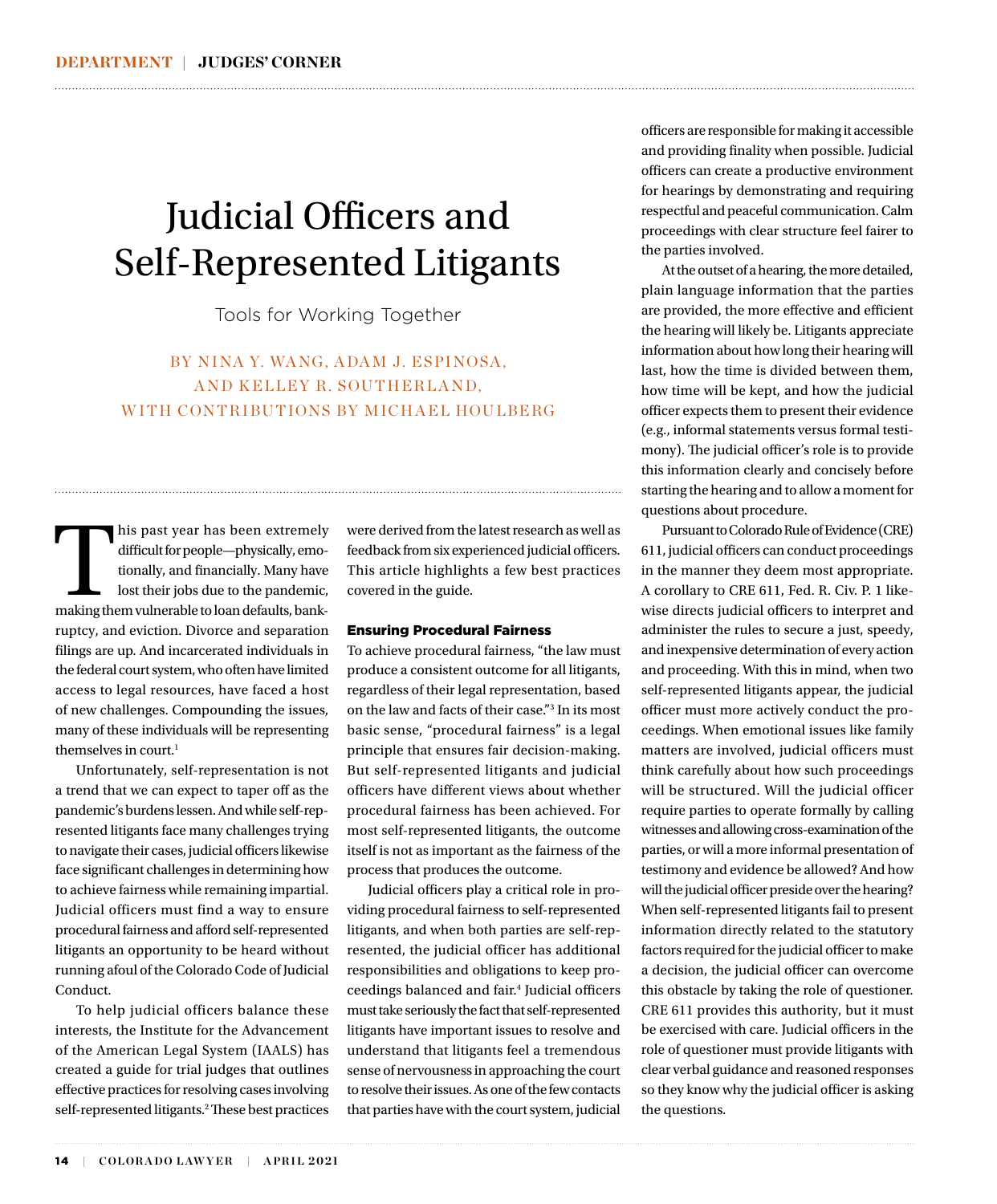In federal court, the self-represented litigant is often also incarcerated. And unlike in the criminal justice system, there is no constitutional right to an attorney in a civil action. The federal court relies on a network of dedicated professionals—from its Pro Se Clinic to volunteer attorneys—to provide pro bono counsel in certain cases. But because the demand far outstrips the supply, self-represented parties often lack access to information due to factors outside of their control. And in the case of the self-represented incarcerated party, while judicial officers cannot act as advocates, they must be mindful of the unspoken dynamics so the litigation experience does not add to an individual's sense of marginalization.

#### Ensuring the Right to Be Heard

Rule 2.6 of the Colorado Code of Judicial Conduct sets forth the rules that judicial officers follow to ensure a party's right to be heard in court. Specifically, Rule 2.6(A) states that "[a] judge shall accord to every person who has a legal interest in a proceeding, or the person's lawyer, the right to be heard according to law." Comment 2 of Rule 2.6(A) outlines steps a judicial offer can take to ensure a self-represented litigant's right to be heard, which include:

- liberally construing pleadings;
- providing brief information about the proceedings and evidentiary and foun-

dational requirements;

■ modifying the traditional order of taking evidence;

- attempting to make legal concepts understandable;
- explaining the basis for a ruling; and
- making referrals to any resources available to assist the litigant in preparing the case. In the case of federal courts, the expectation of liberal construction is built into the case law.5

Liberally construing pleadings and arguments is essential when working with self-represented litigants, many of whom file handwritten motions on improper forms or on notebook paper, and in some circumstances on the backside of an envelope. Often these motions do not use common legal terminology or state the specific rule or case that supports their request for relief. For example, a self-represented litigant might seek a continuance by simply stating that they are "not ready" or "did not have enough time." A judicial officer is well within the Code of Judicial Conduct in interpreting these words as a motion to continue.

Judicial officers may also provide self-represented litigants a more meaningful opportunity to understand the process and be heard by referring them to a resource or to counsel. This could include referring the litigant to court self-help centers, mediation services, Colorado Legal Services, the Federal Pro Se

#### BEST PRACTICES FOR JUDICIAL **OFFICERS**

Judicial officers can help parties—whether self-represented or not—have confidence in the court and feel that justice has been achieved by:

1. laying out the procedures at the beginning of the hearing

2. taking the time to ask questions that are vital to answer

3. granting leniency on motions and forms, and allowing for continuances when warranted

4. balancing the needs of self-represented litigants with the needs of counsel.

More recommendations for successfully managing cases involving self-represented litigants can be found in *Ensuring the Right to Be Heard: Guidance for Trial Judges in Cases Involving Self-Represented Litigants*, available at https://iaals. du.edu/publications/ensuring-rightbe-heard.

## **Expert Witness: Property Management Peter Meer, MPM**

- **40 Years Professional Property Management Experience**
- **Proven Reliability: retained in more than 25 cases**
- **Residential and commercial property management cases -Standards of care: residential / commercial / HOA -Liability issues: all injury types / drugs -Health and safety issues: Carbon Monoxide and others**
- **Successful For Both Plaintiffs and Defendants**

**www.petermeer.com 303-905-2025**

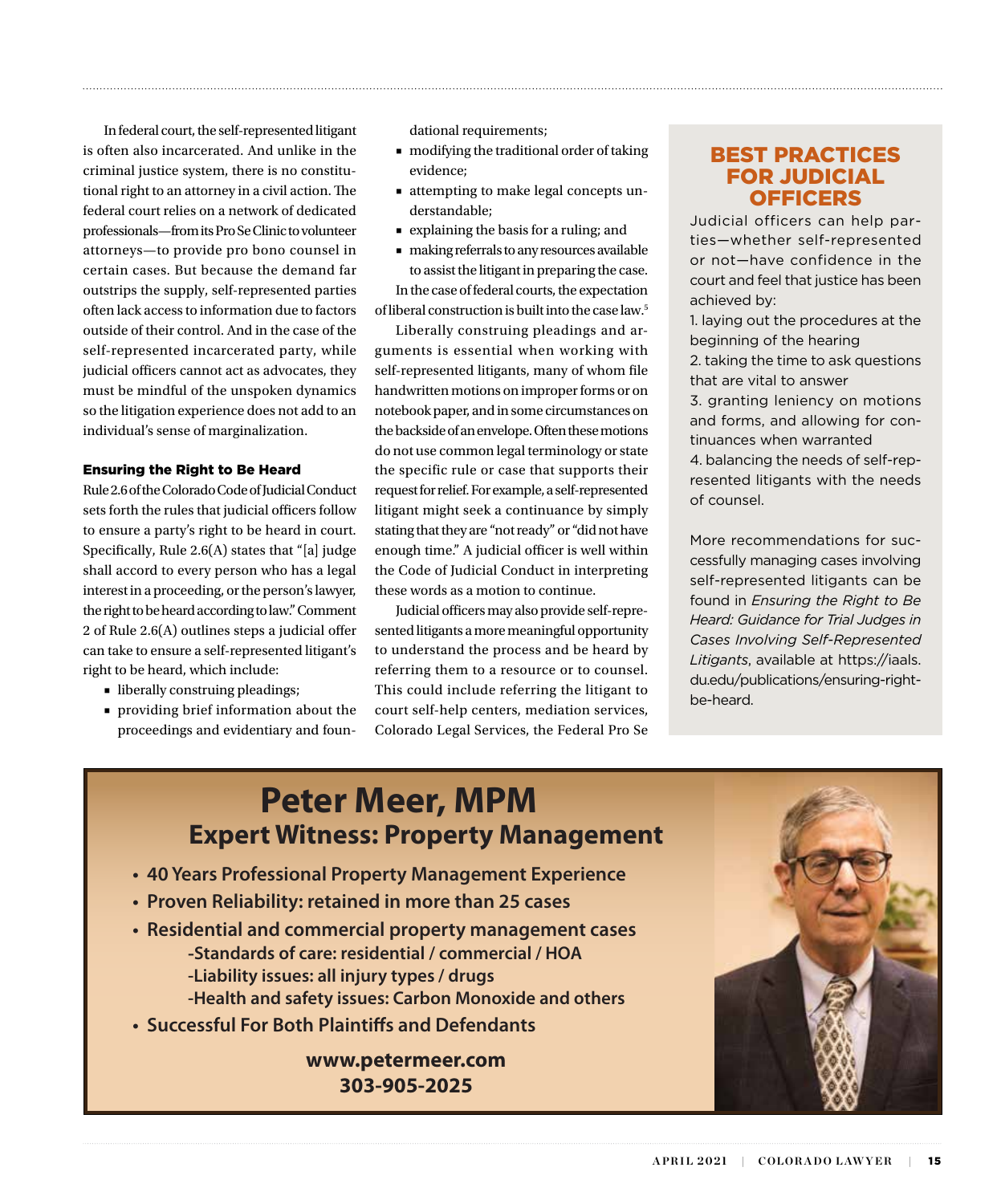Clinic, or local social services agencies. Such referrals allow self-represented litigants to better understand the judicial process and possible options, which empowers them to better prepare and present their issues. This in turn benefits the court and all parties to the case. While referring a self-represented litigant to a resource or to counsel may necessitate a delay or continuance of the proceedings, such interruption has benefits that far outweigh any negatives.

In fact, granting a continuance or a delay in the proceedings is another tool a judicial officer can use to ensure a self-represented litigant is given a meaningful opportunity to be heard. A continuance, short delay, or even a brief recess of the proceedings may afford that party the opportunity to meet with a selfhelp center representative, counsel, or other resource. It may also give them a chance to learn

more about the process, research an issue, or obtain the proper form or document. In a busy courtroom, a judicial officer may simply pass a case involving a self-represented litigant and call another case that is ready, giving the litigant more time to prepare the case.

These are just a few of the tools a judicial officer can use to ensure self-represented litigants are given a meaningful opportunity to be heard. Just as Rule 2.6 does not contain an exhaustive list of tools a judicial officer may use, neither does this article.

#### When One Party is Represented by Counsel

Unique challenges and considerations may arise when one party is self-represented and the other party is not. First and foremost, while all parties are vested in the outcome of the litigation, the emotions of a self-represented litigant are often

## **The CBA strives to be**  *your partner in law* **when you need help the most.**

That's why we are pleased to announce the CBA Ethics Committee Assistance Program for OARC Disciplinary Matters.

If you are facing an OARC complaint, the Ethics Committee may be able to assist you. This new program was designed to connect you with a volunteer attorney who can help navigate your case.

#### Find out more and apply for assistance at **cobar.org/OARC-Hearing-Assistance-for-Lawyers**.

This program is not affiliated in any way with the Office of Attorney Regulation Counsel or the Colorado Supreme Court.



more openly displayed because they are not filtered through a third-party legal representative (although we are all aware of cases where the attorneys appear equally, personally vested). This is true even when the self-represented litigant has some legal training.

Second, in most cases the self-represented litigant does not have any legal training and may have fewer resources than the opposing party. This imbalance can lead to a perception of inequity for the self-represented litigant, grappling with an intimidating process and unfamiliar rules, and the represented party, reacting to a judicial officer who is affording the self-represented litigant a liberal construction of their filings and perhaps extensions of time to complete various tasks.

Third, the dynamics of a courtroom necessarily change, such as the language the judicial officer and the parties use, the pace at which the hearing proceeds, and the levels of preparation that the judicial officer can expect from the parties. Indeed, given these dynamics, it is often most effective for judicial officers to consider and treat both sides as self-represented as they attempt to balance the various competing interests to ensure fair and efficient adjudication.

#### Opportunity for Creativity

In navigating this tightrope, a judicial officer may be presented with opportunities to use creative approaches to resolve the underlying conflict. The ability to use more creative approaches to resolution depends on truly listening to the parties' perspectives, acknowledging and addressing any judicial officer biases, and stepping back from the day-to-day procedures to consider the parties' respective goals more holistically.

Of course, the approach may change depending on the stage of a case and the personalities before the judicial officer. For instance, from the start of the case judicial officers can set expectations regarding how the parties will communicate with each other and how often that communication should occur, which helps stem frustration arising from perceived disrespect or unresponsiveness. In discovery, judicial officers can offer spaces within the courthouse to facilitate viewing sensitive documents or